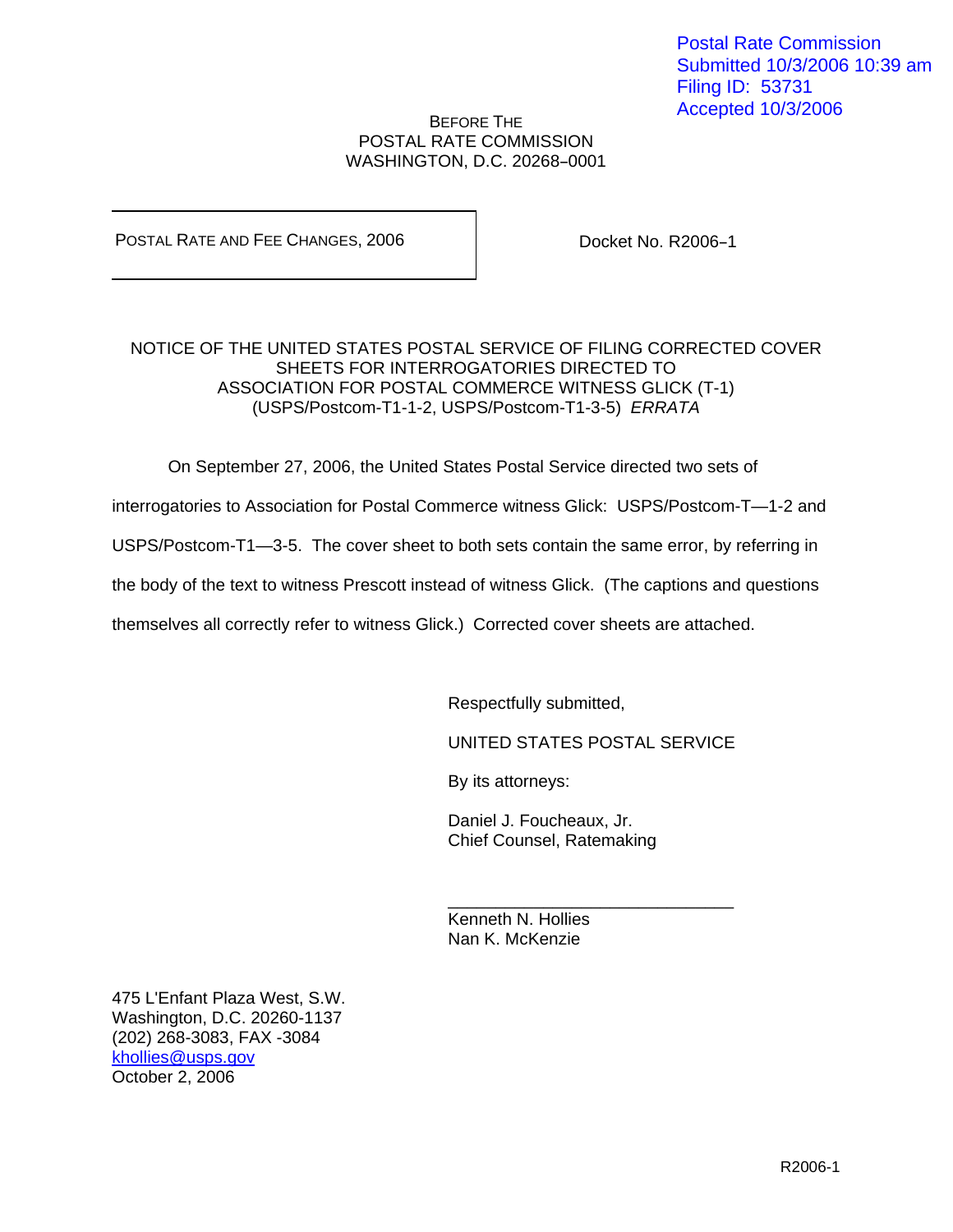## BEFORE THE POSTAL RATE COMMISSION WASHINGTON, D.C. 20268-0001

POSTAL RATE AND FEE CHANGES, 2006

Docket No. R2006-1

# INTERROGATORIES FROM THE UNITED STATES POSTAL SERVICE TO ASSOCIATION FOR POSTAL COMMERCE WITNESS GLICK (T-1) (USPS/Postcom-T1-1-2)

Pursuant to Rules 25 and 26 of the Commission's Rules of Practice and Procedure, the

United States Postal Service directs the following interrogatories to Association for Postal

 $\frac{1}{\sqrt{2\pi}}$  , and the contract of the contract of the contract of the contract of the contract of the contract of the contract of the contract of the contract of the contract of the contract of the contract of the cont

Commerce witness Glick: USPS/Postcom-T1-1-2.

Respectfully submitted,

UNITED STATES POSTAL SERVICE

By its attorneys:

Daniel J. Foucheaux, Jr. Chief Counsel, Ratemaking

 Kenneth N. Hollies Nan K. McKenzie

475 L'Enfant Plaza West, S.W. Washington, D.C. 20260-1137 (202) 268-3083, FAX -3084 khollies@usps.gov September 27, 2006